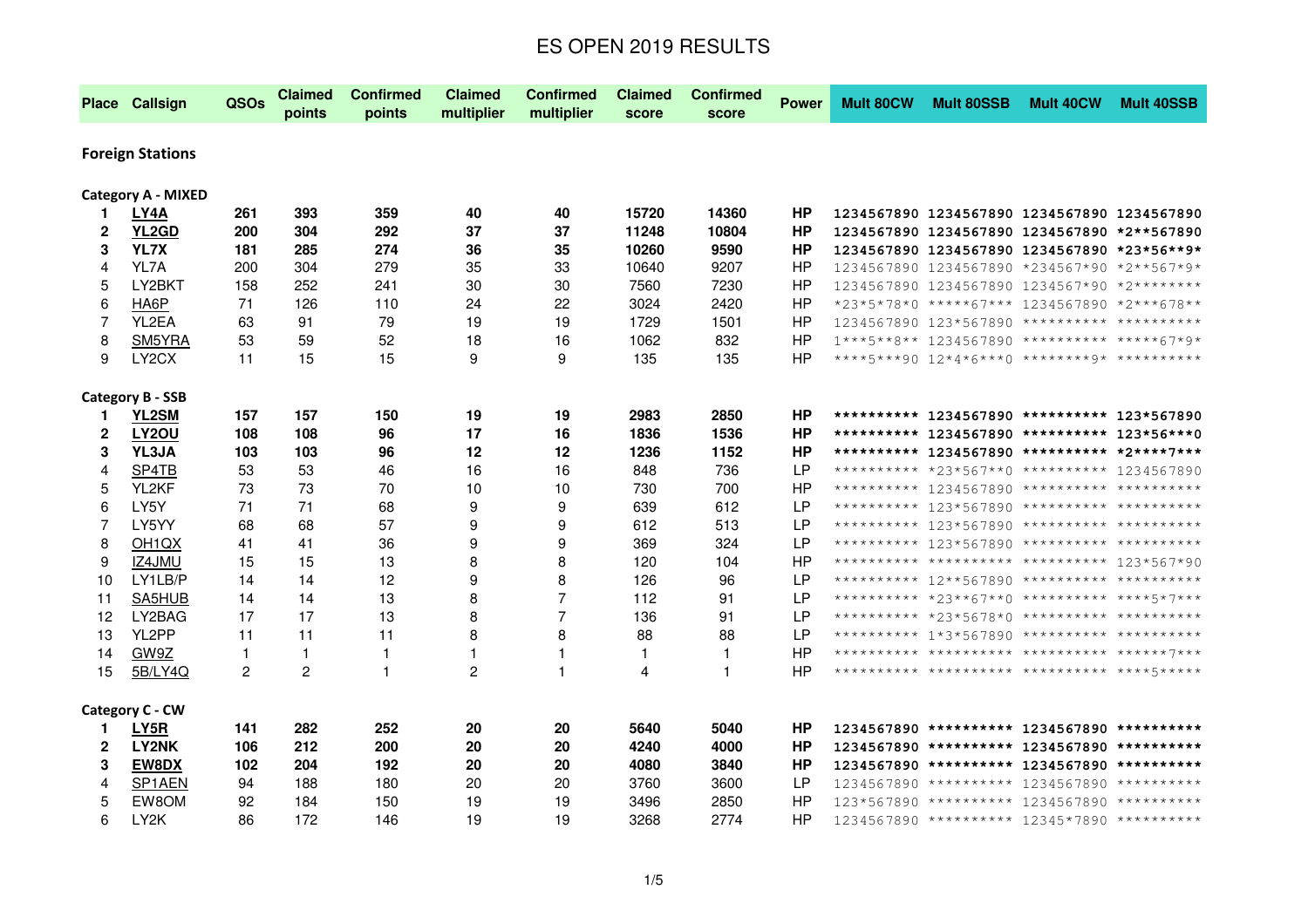| <b>Place</b> | Callsign                | QSOs | <b>Claimed</b> | <b>Confirmed</b> | Claimed        | <b>Confirmed</b> | <b>Claimed</b> | <b>Confirmed</b> | <b>Power</b> | <b>Mult 80CW</b> | <b>Mult 80SSB</b>                              | Mult 40CW | <b>Mult 40SSB</b> |
|--------------|-------------------------|------|----------------|------------------|----------------|------------------|----------------|------------------|--------------|------------------|------------------------------------------------|-----------|-------------------|
|              |                         |      | points         | points           | multiplier     | multiplier       | score          | score            |              |                  |                                                |           |                   |
| 7            | SM5IMO                  | 68   | 136            | 134              | 20             | 20               | 2720           | 2680             | LP.          |                  | 1234567890 ********** 1234567890 **********    |           |                   |
| 8            | LY2DX                   | 73   | 146            | 138              | 19             | 18               | 2774           | 2484             | <b>LP</b>    |                  | 1234567890 ********** 1234567*9* **********    |           |                   |
| 9            | UY7RR                   | 67   | 134            | 134              | 18             | 18               | 2412           | 2412             | LP           |                  | *23*567890 ********** 1234567890 **********    |           |                   |
| 10           | EU8F                    | 69   | 138            | 132              | 18             | 18               | 2484           | 2376             | LP.          |                  | *23*567890 ********** 1234567890 **********    |           |                   |
| 11           | RT <sub>1</sub> L       | 85   | 170            | 160              | 16             | 14               | 2720           | 2240             | LP.          |                  | 1234567890 ********** *2**5*7**0 **********    |           |                   |
| 12           | DL2OM                   | 63   | 126            | 114              | 15             | 15               | 1890           | 1710             | HP           |                  | *2**5*7*90 ********** 1234567890 **********    |           |                   |
| 13           | LY3CY                   | 43   | 86             | 74               | 17             | 16               | 1462           | 1184             | <b>HP</b>    |                  | 1234567890 ********** *2345*7*9* **********    |           |                   |
| 14           | OH <sub>5</sub> ZA      | 56   | 112            | 108              | 10             | 10               | 1120           | 1080             | LP           |                  | 1234567890 ********** ********** ***********   |           |                   |
| 15           | SP5OXJ                  | 35   | 70             | 68               | 14             | 14               | 980            | 952              | <b>HP</b>    |                  | *23*5*7*** ********** 1234567890 **********    |           |                   |
| 16           | SD <sub>1</sub> A       | 40   | 80             | 80               | 11             | 11               | 880            | 880              | <b>HP</b>    |                  | 1234567890 ********** ****5***** ***********   |           |                   |
| 17           | RN4SC                   | 29   | 58             | 54               | 12             | 11               | 696            | 594              | LP           |                  | *2**5***** ********** *234567890 **********    |           |                   |
| 18           | YO2CJX                  | 28   | 56             | 52               | 10             | 10               | 560            | 520              | LP           |                  | ********** ********** 1234567890 **********    |           |                   |
| 19           | YP <sub>5</sub> A       | 30   | 60             | 50               | 10             | 10               | 600            | 500              | HP           |                  | ********** ********** 1234567890 **********    |           |                   |
| 20           | RV3MR                   | 18   | 36             | 34               | 13             | 13               | 468            | 442              | LP           |                  | *23*5***** ********** 1234567890 **********    |           |                   |
| 21           | RA3XCZ                  | 23   | 46             | 44               | 9              | 9                | 414            | 396              | <b>LP</b>    |                  | ********** ********** 123*567890 **********    |           |                   |
| 22           | EU8U                    | 13   | 26             | 24               | 9              | 9                | 234            | 216              | ΗP           |                  | *2345*7*90 ********** *2*******0 **********    |           |                   |
| 23           | RA5AQ                   | 13   | 26             | 24               | 8              | 8                | 208            | 192              | LP           |                  | ********** ********** 12345*7*90 **********    |           |                   |
| 24           | LZ2AF                   | 10   | 20             | 20               | $\overline{7}$ | $\overline{7}$   | 140            | 140              | LP.          |                  | ********** ********** *23456**90 **********    |           |                   |
| 25           | UA6HFI                  | 7    | 14             | 14               | 5              | 5                | 70             | 70               | LP           |                  | ********** ********** **3*567*9* **********    |           |                   |
| 26           | HA3FMR                  | 6    | 12             | 10               | 5              | 4                | 60             | 40               | LP.          |                  | *********** ********** 1*3*56**** **********   |           |                   |
| 27           | OE9WGI                  | 3    | 6              | 6                | 3              | 3                | 18             | 18               | LP.          |                  |                                                |           |                   |
|              | <b>Category D - LP</b>  |      |                |                  |                |                  |                |                  |              |                  |                                                |           |                   |
| 1.           | LY4L                    | 186  | 304            | 283              | 38             | 38               | 11552          | 10754            | <b>LP</b>    |                  | 1234567890 1234567890 1234567890 1234*67*90    |           |                   |
| $\mathbf{2}$ | YL2PJ                   | 157  | 232            | 223              | 29             | 28               | 6728           | 6244             | LP           |                  | 1234567890 1234567890 *23*567*90 *****6****    |           |                   |
| 3            | <b>OH1SIC</b>           | 120  | 166            | 157              | 24             | 24               | 3984           | 3768             | <b>LP</b>    |                  | 1234567890 1234567890 1***56**9* **********    |           |                   |
| 4            | LY2KA                   | 68   | 96             | 94               | 20             | 20               | 1920           | 1880             | LP.          |                  | 123*567890 123*567890 *2**5***** ***********   |           |                   |
| 5            | YL2II                   | 46   | 79             | 67               | 15             | 15               | 1185           | 1005             | LP.          |                  | 1234567*90 1*3*5678** ********** ***********   |           |                   |
| 6            | LY5I                    | 35   | 54             | 49               | 20             | 19               | 1080           | 931              | LP           |                  | 12345*7890 12*4*678*0 12******** *2*********   |           |                   |
| 7            | SE6K                    | 23   | 31             | 25               | 17             | 15               | 527            | 375              | LP           |                  | *2****7**0 *23*5****0 *******89* 12**567*9*    |           |                   |
| 8            | LY3DA                   | 23   | 27             | 24               | 10             | 9                | 270            | 216              | <b>LP</b>    |                  | **3*5**89* *2***678*0 ********** ***********   |           |                   |
| 9            | LY2MC                   | 14   | 26             | 23               | 9              | 8                | 234            | 184              | LP           |                  | $123*5*7*90$ *****6**** ********** *********** |           |                   |
| 10           | SV <sub>1</sub> AJO     | 4    | 7              | 6                | 4              | 3                | 28             | 18               | LP.          |                  |                                                |           |                   |
|              | <b>Category E - QRP</b> |      |                |                  |                |                  |                |                  |              |                  |                                                |           |                   |
| 1.           | LY2BMX                  | 134  | 200            | 192              | 20             | 20               | 4000           | 3840             | <b>QRP</b>   |                  | 1234567890 1234567890 ********** ***********   |           |                   |
| $\mathbf{2}$ | <b>RW3AI</b>            | 48   | 96             | 96               | 13             | 13               | 1248           | 1248             | QRP          |                  | *2**5***9* ********** 1234567890 **********    |           |                   |
| 3            | YL3FW                   | 32   | 49             | 46               | 17             | 17               | 833            | 782              | QRP          |                  | 1234567*90 1234*67*90 ********** ***********   |           |                   |
| 4            | RV3DBK                  | 15   | 30             | 30               | 10             | 10               | 300            | 300              | QRP          |                  | ********** ********** 1234567890 **********    |           |                   |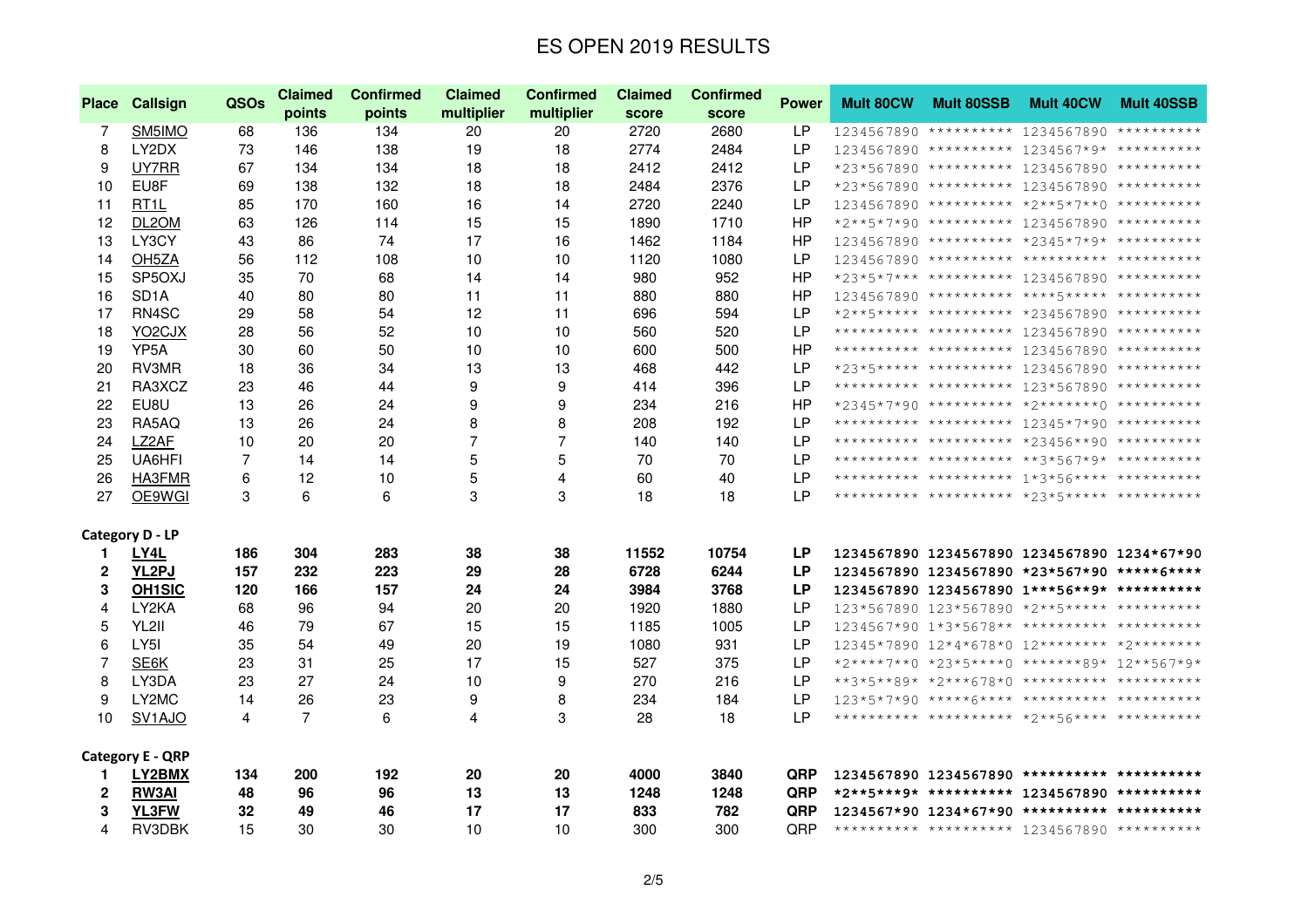| <b>Place</b>       | <b>Callsign</b>           | <b>QSOs</b>    | <b>Claimed</b><br>points | <b>Confirmed</b><br>points | <b>Claimed</b><br>multiplier | <b>Confirmed</b><br>multiplier | <b>Claimed</b><br>score | <b>Confirmed</b><br>score | <b>Power</b> | <b>Mult 80CW</b> | <b>Mult 80SSB</b> | <b>Mult 40CW</b>                                | <b>Mult 40SSB</b> |
|--------------------|---------------------------|----------------|--------------------------|----------------------------|------------------------------|--------------------------------|-------------------------|---------------------------|--------------|------------------|-------------------|-------------------------------------------------|-------------------|
| 5                  | UR5KBP                    | 22             | 44                       | 30                         | 10                           | 10                             | 440                     | 300                       | QRP          |                  |                   | ******7*** ********** 1234567*90 **********     |                   |
| 6                  | MM3AWD                    | 10             | 20                       | 18                         | 7                            | 6                              | 140                     | 108                       | QRP          |                  |                   | ******7*** ********** *2**5*7*90 **********     |                   |
| 7                  | OH4BCS                    | $\overline{2}$ | $\overline{2}$           | 2                          | 2                            | 2                              | 4                       | 4                         | QRP          |                  |                   |                                                 |                   |
|                    |                           |                |                          |                            |                              |                                |                         |                           |              |                  |                   |                                                 |                   |
|                    | Category F - Multi Op     |                |                          |                            |                              |                                |                         |                           |              |                  |                   |                                                 |                   |
| 1.                 | RK1M                      | 127            | 216                      | 208                        | 27                           | 27                             | 5832                    | 5616                      | HP           |                  |                   | 1234567890 123**67890 123*567*90 *****6****     |                   |
| 2                  | OH <sub>2YOTA</sub>       | 103            | 145                      | 128                        | 28                           | 28                             | 4060                    | 3584                      | HP           |                  |                   | 1234567*90 1234567890 123*567*90 ****5*****     |                   |
| 3                  | LY40                      | 70             | 70                       | 63                         | 17                           | 17                             | 1190                    | 1071                      | ΗP           |                  |                   | ********** 123*567890 ********** 123456**90     |                   |
|                    | <b>Category G - SWL</b>   |                |                          |                            |                              |                                |                         |                           |              |                  |                   |                                                 |                   |
| 1.                 | <b>UB0AJJ</b>             | 3              | 6                        | 6                          | 3                            | 3                              | 18                      | 18                        | <b>SWL</b>   |                  |                   |                                                 |                   |
| <b>ES Stations</b> |                           |                |                          |                            |                              |                                |                         |                           |              |                  |                   |                                                 |                   |
|                    | <b>Category A - MIXED</b> |                |                          |                            |                              |                                |                         |                           |              |                  |                   |                                                 |                   |
| 1.                 | <b>ES7GM</b>              | 558            | 880                      | 800                        | 35                           | 35                             | 30800                   | 28000                     | <b>HP</b>    |                  |                   | 123456*890 123456*890 123456**90 123456*890     |                   |
| 2                  | ES2MC                     | 475            | 767                      | 753                        | 36                           | 36                             | 27612                   | 27108                     | HP           |                  |                   | 1*34567890 1*34567890 1*34567890 1*34567890     |                   |
| 3                  | ES1BH                     | 348            | 560                      | 479                        | 29                           | 26                             | 16240                   | 12454                     | HP           |                  |                   | *2345*7890 *234567890 *23*5*7*9* *23**67***     |                   |
| 4                  | ES4NY                     | 267            | 440                      | 432                        | 27                           | 27                             | 11880                   | 11664                     | LP.          |                  |                   | 123*5*7890 123*567890 *23*567*90 ****567***     |                   |
| 5                  | ES5QA                     | 248            | 388                      | 367                        | 16                           | 16                             | 6208                    | 5872                      | LP           |                  |                   | 1234***890 1234*67890 ********** ***********    |                   |
| 6                  | ES2DF                     | 150            | 261                      | 240                        | 21                           | 20                             | 5481                    | 4800                      | LP           |                  |                   | 1*345*7890 1*3*567890 1*3*56**** *****          |                   |
| 7                  | ES5EX                     | 50             | 53                       | 48                         | 9                            | 9                              | 477                     | 432                       | LР           |                  |                   | $1********** 1234*678*0$ ********** *********** |                   |
| 8                  | ES1QD                     | 15             | 20                       | 20                         | 9                            | 9                              | 180                     | 180                       | LP           |                  |                   | *2*******0 *2*456789* ********** ***********    |                   |
|                    | <b>Category B - SSB</b>   |                |                          |                            |                              |                                |                         |                           |              |                  |                   |                                                 |                   |
| 1.                 | <b>ES6RW</b>              | 288            | 288                      | 269                        | 18                           | 18                             | 5184                    | 4842                      | <b>HP</b>    |                  |                   | ********** 12345*7890 ********** 12345*7890     |                   |
| 2                  | ES3BM                     | 224            | 224                      | 208                        | 16                           | 16                             | 3584                    | 3328                      | <b>HP</b>    |                  |                   | ********** 12*4567890 ********** 12**56789*     |                   |
| 3                  | <b>ES0IA</b>              | 241            | 241                      | 230                        | 13                           | 13                             | 3133                    | 2990                      | HP           |                  |                   | ********** 123456789* ********** *2***678**     |                   |
| 4                  | ES2AGW                    | 195            | 195                      | 189                        | 14                           | 14                             | 2730                    | 2646                      | <b>LP</b>    |                  |                   | ********** 1*34567890 ********** 1*3*5*7*9*     |                   |
| 5                  | ES6QC                     | 202            | 202                      | 187                        | 14                           | 14                             | 2828                    | 2618                      | HP           |                  |                   | ********** 12345*7890 ********** *2**5*78*0     |                   |
| 6                  | <b>ES6RMR</b>             | 205            | 205                      | 193                        | 15                           | 13                             | 3075                    | 2509                      | LР           |                  |                   | ********** 12345*7890 ********** *2**5*7**0     |                   |
| 7                  | ES6PA                     | 199            | 199                      | 192                        | 13                           | 13                             | 2587                    | 2496                      | <b>LP</b>    |                  |                   | ********** 12345*7890 ********** *2****78*0     |                   |
| 8                  | ES7AGY                    | 202            | 202                      | 190                        | 12                           | 11                             | 2424                    | 2090                      | LP           |                  |                   | ********** 123456*890 ********** *****6**9*     |                   |
| 9                  | ES7AM                     | 190            | 190                      | 163                        | 11                           | 10                             | 2090                    | 1630                      | LP           |                  |                   | ********** 123456*890 ********** *******8**     |                   |
| 10                 | ES1ACS                    | 163            | 163                      | 154                        | 10                           | 10                             | 1630                    | 1540                      | LP           |                  |                   | ********** *234567890 ********** *2*********    |                   |
| 11                 | ES8TJM                    | 100            | 100                      | 100                        | 14                           | 14                             | 1400                    | 1400                      | LР           |                  |                   | ********** 1234567*90 ********** *23**67**0     |                   |
| 12 <sup>°</sup>    | ES8AY                     | 110            | 110                      | 91                         | 15                           | 14                             | 1650                    | 1274                      | LР           |                  |                   | ********** 1234567*90 ********** *2**567*9*     |                   |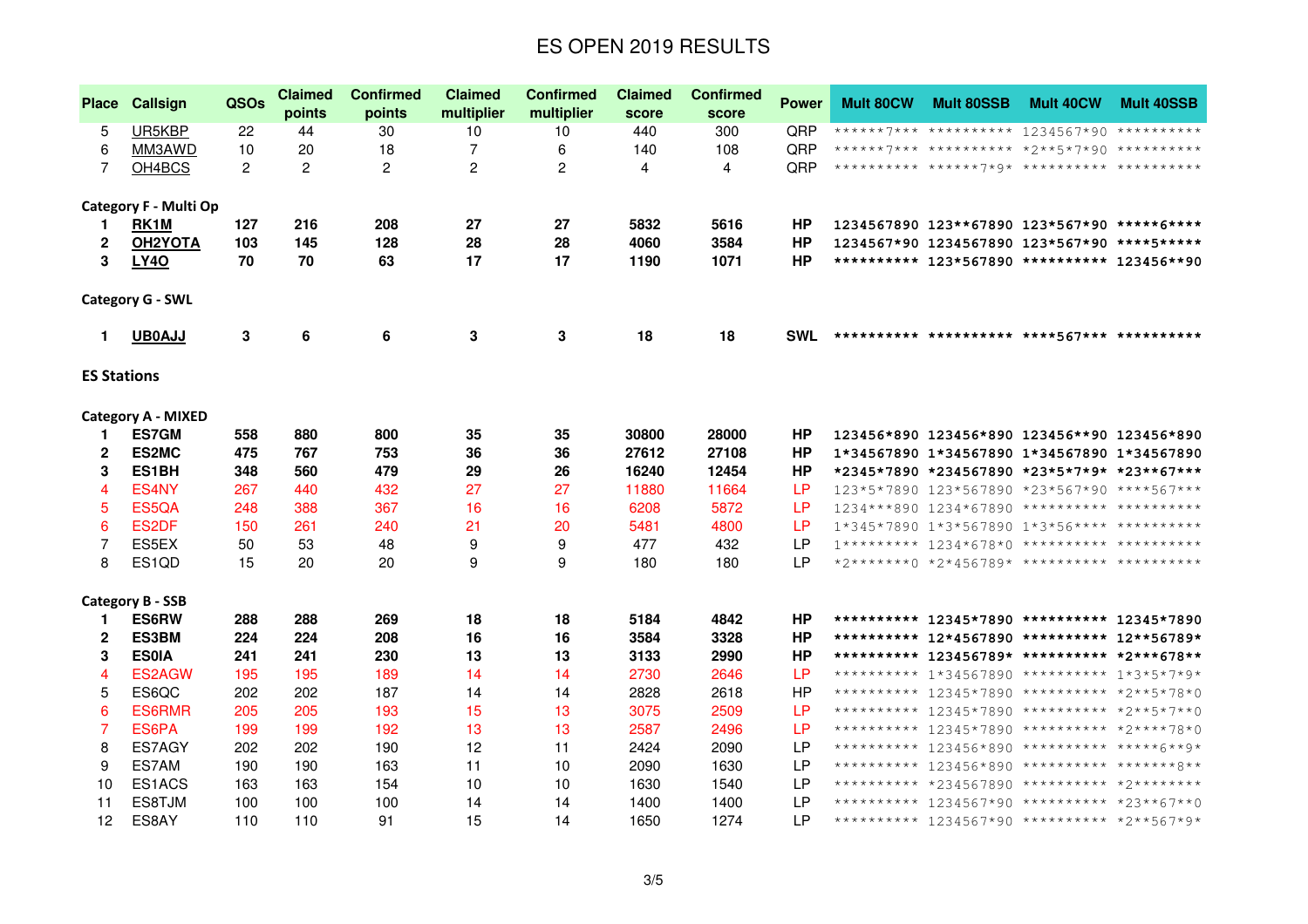| <b>Place</b>   | Callsign                           | <b>QSOs</b> | <b>Claimed</b> | <b>Confirmed</b> | <b>Claimed</b> | <b>Confirmed</b><br><b>Confirmed</b><br><b>Claimed</b> |       | <b>Mult 80CW</b><br><b>Power</b> | <b>Mult 80SSB</b> | <b>Mult 40CW</b> | <b>Mult 40SSB</b> |                                                |  |
|----------------|------------------------------------|-------------|----------------|------------------|----------------|--------------------------------------------------------|-------|----------------------------------|-------------------|------------------|-------------------|------------------------------------------------|--|
|                |                                    |             | points         | points           | multiplier     | multiplier                                             | score | score                            |                   |                  |                   |                                                |  |
| 13             | ES5NHC                             | 117         | 117            | 113              | 9              | 9                                                      | 1053  | 1017                             | LP.               |                  |                   | ********** 1234*67890 ********** ***********   |  |
| 14             | ES6QZ                              | 111         | 111            | 101              | 9              | 9                                                      | 999   | 909                              | HP                |                  |                   | ********** 12345*7890 ********** ***********   |  |
| 15             | ES1OV                              | 104         | 104            | 95               | 9              | 9                                                      | 936   | 855                              | <b>LP</b>         |                  |                   | ********** *234567890 ********** ***********   |  |
| 16             | ES4RLH                             | 90          | 90             | 84               | 10             | 10                                                     | 900   | 840                              | <b>LP</b>         |                  |                   | ********** 123*567890 ********** *2*********   |  |
| 17             | ES8JX                              | 96          | 96             | 93               | 10             | 9                                                      | 960   | 837                              | LP                |                  |                   | ********** 1234567*90 ********** ***********   |  |
| 18             | ES5RIM                             | 76          | 76             | 75               | 10             | 10                                                     | 760   | 750                              | LP                |                  |                   | ********** 123**67890 ********** *2****7***    |  |
| 19             | ES8GP                              | 55          | 55             | 52               | 9              | 9                                                      | 495   | 468                              | LP                |                  |                   | ********** 12*4567*90 ********** *****6****    |  |
| 20             | ES2PW                              | 59          | 59             | 49               | 9              | 9                                                      | 531   | 441                              | <b>LP</b>         |                  |                   | ********** 1*34567890 ********** ***********   |  |
| 21             | ES1TAR                             | 34          | 34             | 32               | 9              | 9                                                      | 306   | 288                              | LP                |                  |                   | ********** *234567890 ********** ***********   |  |
| 22             | ES8KRI                             | 28          | 28             | 23               | 11             | 11                                                     | 308   | 253                              | LP                |                  |                   | ********** 123*567*90 ********** ****567***    |  |
| 23             | ES <sub>5GI</sub>                  | 30          | 30             | 30               | $\overline{7}$ | $\overline{7}$                                         | 210   | 210                              | LP.               |                  |                   | ********** 1*3**67890 ********** ***********   |  |
|                | Category C - CW                    |             |                |                  |                |                                                        |       |                                  |                   |                  |                   |                                                |  |
| 1              | <b>ES3VI</b>                       | 289         | 578            | 546              | 18             | 18                                                     | 10404 | 9828                             | <b>HP</b>         |                  |                   | 12*4567890 ********** 12*4567890 **********    |  |
| $\mathbf{2}$   | ES0DJ*                             | 283         | 566            | 530              | 18             | 17                                                     | 10188 | 9010                             | HP                |                  |                   | 123456789* ********** *23456789* **********    |  |
| 3              | ES5EP*                             | 248         | 496            | 478              | 17             | 16                                                     | 8432  | 7648                             | <b>LP</b>         |                  |                   | $1234*67890$ ********** *234*67*90 **********  |  |
| 4              | ES2QX*                             | 235         | 470            | 447              | 18             | 17                                                     | 8460  | 7616                             | <b>LP</b>         |                  |                   | 1*34567890 ********** **34567890 **********    |  |
| 5              | ES <sub>1</sub> OX                 | 195         | 390            | 352              | 14             | 13                                                     | 5460  | 4576                             | <b>LP</b>         |                  |                   | *234567890 ********** *23*5***9* **********    |  |
| 6              | ES8DH                              | 121         | 242            | 224              | 13             | 13                                                     | 3146  | 2912                             | LP                |                  |                   | 12345*7*90 ********** *23*56***0 **********    |  |
| $\overline{7}$ | ES4OJ                              | 121         | 242            | 198              | 13             | 13                                                     | 3146  | 2574                             | HP                |                  |                   | 123*567890 ********** **3*5*7*9* **********    |  |
| 8              | ES4RD                              | 93          | 186            | 162              | 12             | 12                                                     | 2232  | 1944                             | <b>HP</b>         |                  |                   | 123*567890 ********** *2**56**** ***********   |  |
| 9              | ES4MF                              | 75          | 150            | 136              | 9              | 9                                                      | 1350  | 1224                             | LP                |                  |                   | $123*567890$ ********** ********** *********** |  |
| 10             | ES8CO                              | 58          | 116            | 108              | 9              | 9                                                      | 1044  | 972                              | LP                |                  |                   | $1234567*90$ ********** ********** *********** |  |
| 11             | ES3BQ                              | 46          | 92             | 80               | 9              | 9                                                      | 828   | 720                              | <b>LP</b>         |                  |                   | $12*4567890$ ********** ********** *********** |  |
|                | <b>Category D - Multi Operator</b> |             |                |                  |                |                                                        |       |                                  |                   |                  |                   |                                                |  |
| 1              | ES5G                               | 516         | 838            | 726              | 33             | 33                                                     | 27654 | 23958                            | HP                |                  |                   | 1234*67890 1234*67890 1234*67890 *234*678**    |  |
| $\mathbf{2}$   | ES9A                               | 421         | 708            | 641              | 28             | 27                                                     | 19824 | 17307                            | <b>HP</b>         |                  |                   | 12345678*0 12345678*0 *234567**0 ******78**    |  |
| 3              | ES6Q                               | 263         | 445            | 410              | 27             | 26                                                     | 12015 | 10660                            | <b>HP</b>         |                  |                   | 12345*7890 12345*7890 *2345*7890 **********    |  |
| 4              | ES <sub>2R</sub>                   | 244         | 429            | 414              | 24             | 23                                                     | 10296 | 9522                             | HP                |                  |                   | 1*34567890 1***5678*0 1*3*567890 **********    |  |
| 5              | ES9O                               | 228         | 368            | 345              | 26             | 24                                                     | 9568  | 8280                             | <b>LP</b>         |                  |                   | 12345*78*0 12345678*0 123*5***** *23**6****    |  |
| 6              | ES <sub>0</sub> O                  | 222         | 375            | 343              | 24             | 22                                                     | 9000  | 7546                             | <b>LP</b>         |                  |                   | 12345678** 123456789* *23*5*7*9* **********    |  |
| $\overline{7}$ | <b>ES20</b>                        | 179         | 179            | 170              | 13             | 13                                                     | 2327  | 2210                             | HP                |                  |                   | ********** 1*34567890 ********** 1*3***7*9*    |  |
| 8              | ES7O                               | 190         | 190            | 172              | 11             | 11                                                     | 2090  | 1892                             | HP                |                  |                   | ********** 123456*890 ********** ****5***9*    |  |
| 9              | <b>ES80</b>                        | 180         | 180            | 171              | 9              | 9                                                      | 1620  | 1539                             | LP                |                  |                   | ********** 1234567*90 ********** ***********   |  |
| 10             | ES5O                               | 113         | 113            | 111              | 10             | 10                                                     | 1130  | 1110                             | LP                |                  |                   | ********** 1234*67890 ********** *****6****    |  |
| 11             | <b>ES10</b>                        | 125         | 125            | 111              | 9              | 9                                                      | 1125  | 999                              | LP(D1)            |                  |                   | ********** *234567890 ********** ***********   |  |
| 12             | <b>ES60</b>                        | 36          | 36             | 32               | $\overline{7}$ | 7                                                      | 252   | 224                              | LР                |                  |                   | ********** 123***7890 ********** ***********   |  |
| 13             | ES <sub>3</sub> O                  | 8           | 8              | $\overline{7}$   | $\overline{4}$ | 3                                                      | 32    | 21                               | LP                |                  |                   |                                                |  |